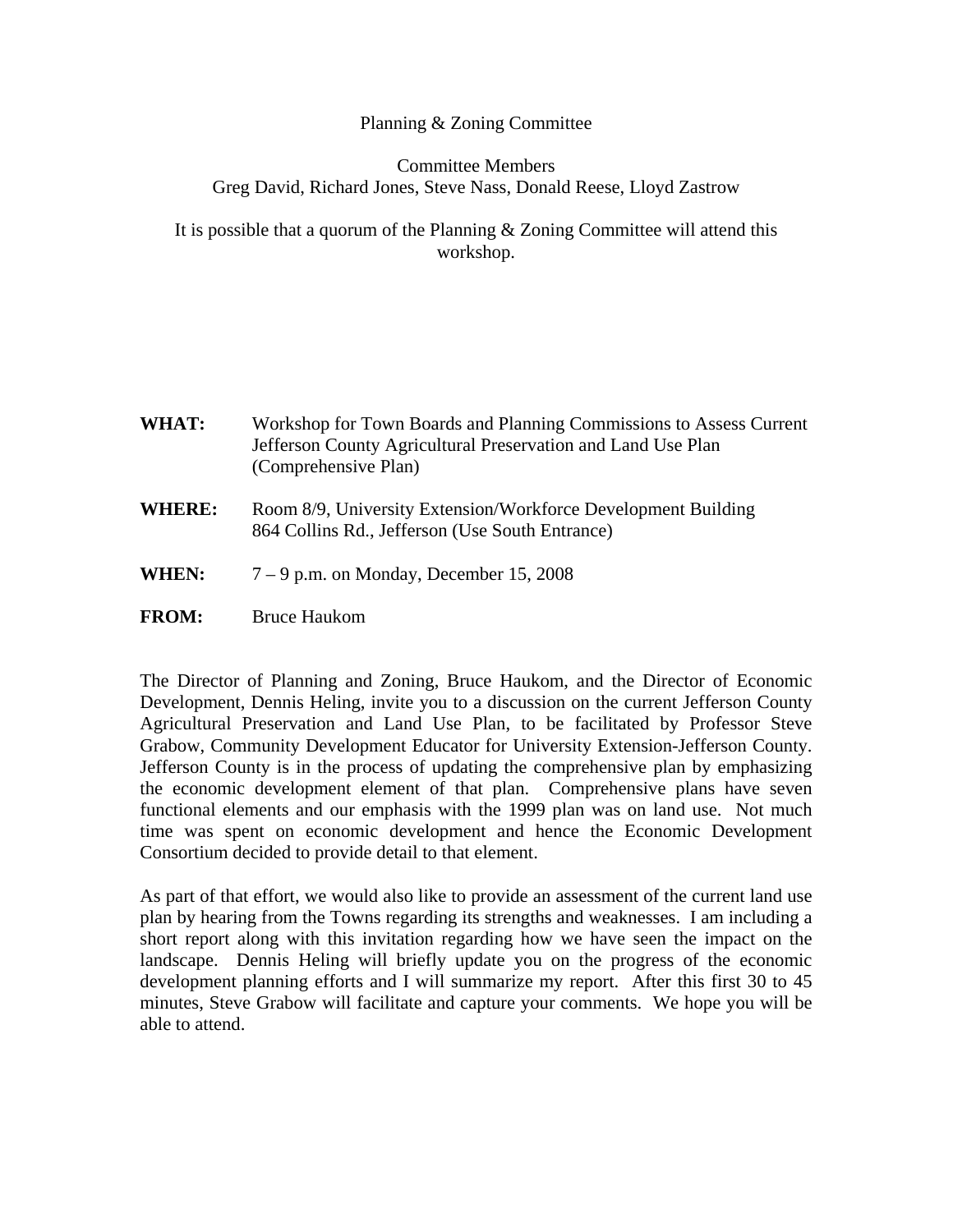## **REPORT ON CURRENT STATUS OF EXISTING JEFFERSON COUNTY AGRICULTURAL PRESERVATION AND LAND USE PLAN (COMPREHENSIVE PLAN)**

Jefferson County adopted the Jefferson County Agricultural Preservation and Land Use Plan in 1999 and implemented its policies with adoption of zoning ordinances in March 2000. A comprehensive land use plan required by Wisconsin Statutes in order to regulate land uses is made up of seven working elements. With the adopted plan, we decided to focus primarily on the land use element made up of the Agricultural Preservation, Environmental Corridor, Urban Service and Rural Hamlet policy areas. Most recently, the Jefferson County Economic Development Consortium, with the approval of the Jefferson County Board of Supervisors, approved a process to update this plan with a focus on economic development. This is one of the functional elements of a comprehensive plan described in the statutes, and enough time was not given to this extremely important area during the initial planning phase. With the completion of this element, it will serve not only to provide an outline for future strategies to promote a healthy economic future for this county, but also serve as a plan update which is required at ten year intervals. As the economic development consortium steering and core committees proceed with the economic development plan in the next several months, we have decided that it would also be a good idea to assess the success and/or failure of the land use plan portion of the existing comprehensive plan. This initial assessment is not a comprehensive review, but offers the ability to take a look at what has occurred as a result of its adoption in 1999 and whether we remain committed to those policies.

Since the adoption of the zoning ordinances implementing these farmland preservation and land use policies, we can provide the following information regarding their impact on the landscape. In the farmland preservation plan area which encompasses 80% of the land area of the county, we allow consideration of from one to three lots of a maximum two acres in size. In non-prime agricultural soil types, lots may be up to two acres; however, if located in prime agricultural soils, the plan identifies that the least amount of acreage should be utilized. The Planning and Zoning Committee has consequently reduced prime lot proposals to one acre in most cases. In prime soils, the number of lots is limited to one if the parcel of record has 50 acres or less, and two lots if the parcel of record has more than 50 acres. In non-prime agricultural soils the Committee may consider up to three, two-acre lots no matter the size of the "parcel of record." A "parcel of record" is defined as "all contiguous lands under single ownership and zoned A-1 Agricultural." The possible lots previously described can be larger than the one- or twoacre limitation if multiple lots are combined. In other words, instead of three, two-acre lots, a proposal could be considered for one, six-acre lot. These options have been utilized frequently. An ordinance amendment adopted in 2006 allowed some additional flexibility, providing for a single owner with multiple parcels of record that may only be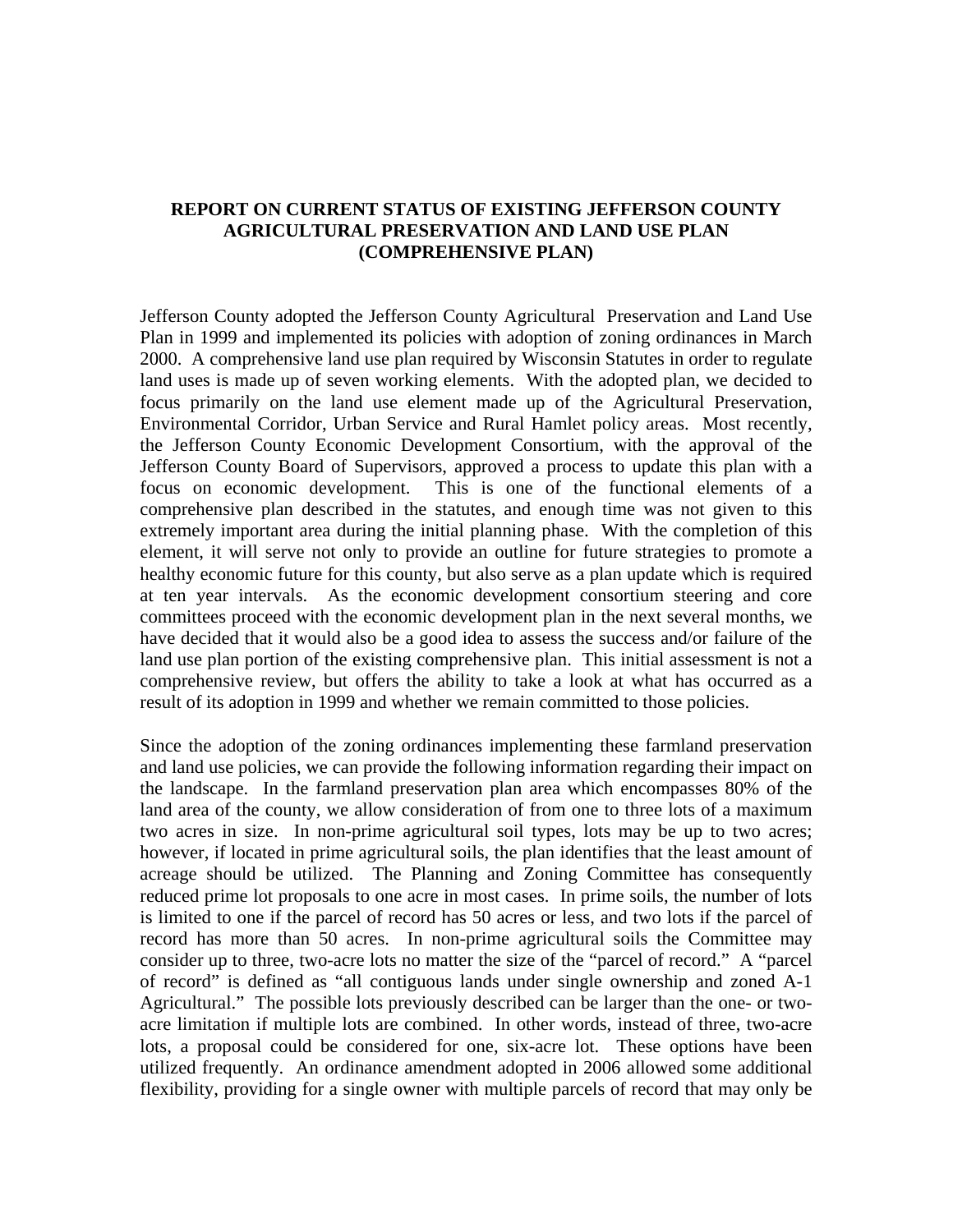divided by a road, for example, to consider locating all the possible lots on only one of the "parcels of record." If the Committee feels that this provides safer access or achieves better protection of farmland and better opportunities to cluster lots, it will be approved. To date, there have been five such requests. The Planning and Zoning Committee deliberates fully on all requests to achieve the policy guidelines identified in the plan. They look closely at location as to which proposals best protect farmland and open space and achieve safe points of access. Though denials are somewhat rare as a result of standards identified in the plan and ordinance, moving lots to different locations occurs often to meet these standards of clustering and safer access.

Another plan policy area that has created flexibility in the development of these rural lots is the environmental corridor policy area. These land use features are identified as wetlands, floodplains, and woodlands of ten acres or greater and slopes exceeding 20%. These plan areas were provided with regulatory language that limits density in wooded areas to no more than one lot per ten acres (three lot maximum in non-prime soils). This provision has allowed more protection to a valued resource-our wooded acreage. Also we have designated that no driveways or dwellings may be located on slopes exceeding 20% which has protected our drumlin areas as well as insuring safe access to properties by emergency vehicles. Though the environmental corridor policies have provided for additional limitations, it has proven to create greater flexibility for most landowners. Due to the limitation in size for the rural home sites in our A-3 zoning district, the natural resource zone has allowed landowners to add lands to these home sites such as woods, wetlands or steeply sloped areas. This natural resource zone does not allow for building but allows additional land that a farmer can sell to help his/her bottom line in preserving the ability to maintain the farm.

To date, Jefferson County has created approximately 1,000 lots by use of the rural residential zone. We average approximately 125 lots per year utilizing 250 acres annually. Approximately 50 of those lots are located in prime agricultural soils; however, only 60 acres are then utilized. This is a far cry from previous policies that required a dwelling to be located on 35 acres if on prime agricultural soils. In these instances, two lots of 35 acres could have removed as much farmland as 60 lots do now. Also as a consequence of the A-3 lots created, approximately 30,000 acres of A-1 zoned land (Agricultural zone) have been identified as not being able to create any additional rural home sites unless the Agricultural Preservation and Land Use Plan is changed by future county boards.

If we want to take a collective view of where we might be at with the current plan, approximately 1,000 rural residential lots have been created since 2000, and 30,000 acres have been protected as a consequence of individuals utilizing all their possible lots. We estimate that each township, on an average, could create 500 lots, though this is just an estimate. With sixteen townships, that could equal 8,000 possible lots in the rural area under this plan. This would mean that approximately 12% of the possible lots have been created over a nine-year period. It would appear that we are in good shape with regard to this plan, maintaining the ability for future generations to create lots if necessary, coupled with land protection on the remnant pieces.